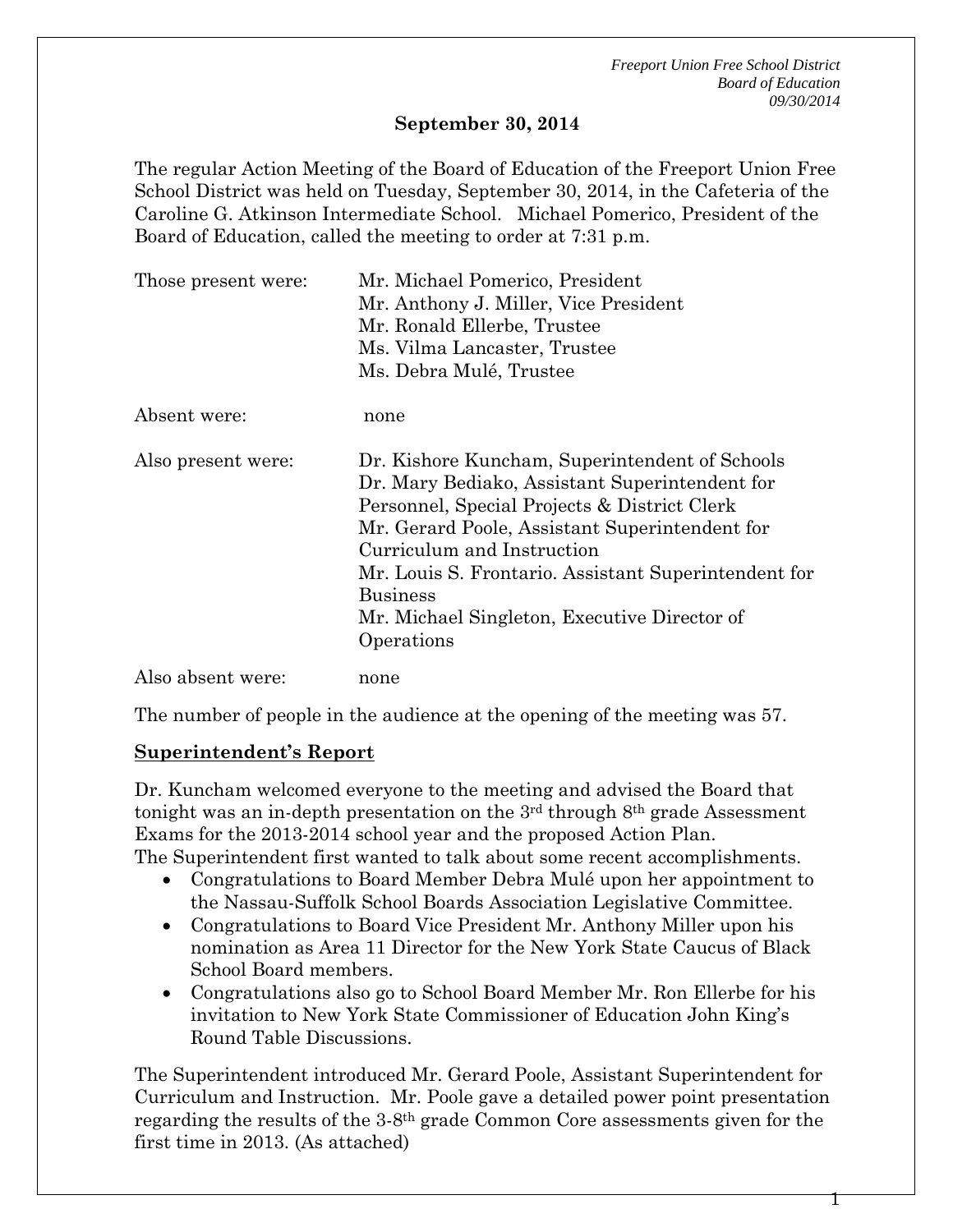# **Questions from the Public**

The public was given the opportunity to address the Board of Education. Each speaker was allowed to address the Board for four minutes. The Board and administration addressed the comments from the public.

## **Items for Action**

On a motion by a Ms. Mulé and a second by Mr. Ellerbe the following items were approved on a Consent Agenda. The vote was unanimous, Ellerbe, Lancaster, Miller, Mulé and Pomerico.

### **Acceptance of the Minutes**

**BE IT RESOLVED** that the Board of Education of the Freeport Union Free School District hereby accepts the minutes of the following meetings as written: August 27, 2014; September 10, 2014

### **Leave of Absence**

**BE IT RESOLVED**, that the Board of Education of the Freeport Union Free School District hereby grants a request for leave of absence as listed below:

**Linda Gooden,** Security Aide, effective September 1, 2014 through October 6, 2014, for health reasons.

**Gregory Carter,** Custodian, effective September 16, 2014 through November 30, 2014, for health reasons.

**Sila Giorgio,** Special Education Teacher, effective September 22, 2014 through November 2, 2014, for health reasons and FMLA.

# **Resignation of Staff**

**BE IT RESOLVED**, that the Board of Education of the Freeport Union Free School District hereby accepts the letter(s) of resignation from the following staff member(s) as listed below:

**Anabel Lopez**, full-time Teaching Assistant, effective September 12, 2014, to accept another position in the District.

**Beverly Harper-Lewis,** full-time Teaching Assistant, effective September 19, 2014, for personal reasons.

**Donna Riso,** Typist-Clerk-12 Month, effective September 19, 2014, for personal reasons.

### **Change of Status**

**BE IT RESOLVED,** that the Board of Education of the Freeport Union Free School District hereby approves the following change of status as listed below:

**Julie Quezada,** part-time Teaching Assistant effective September 15, 2014,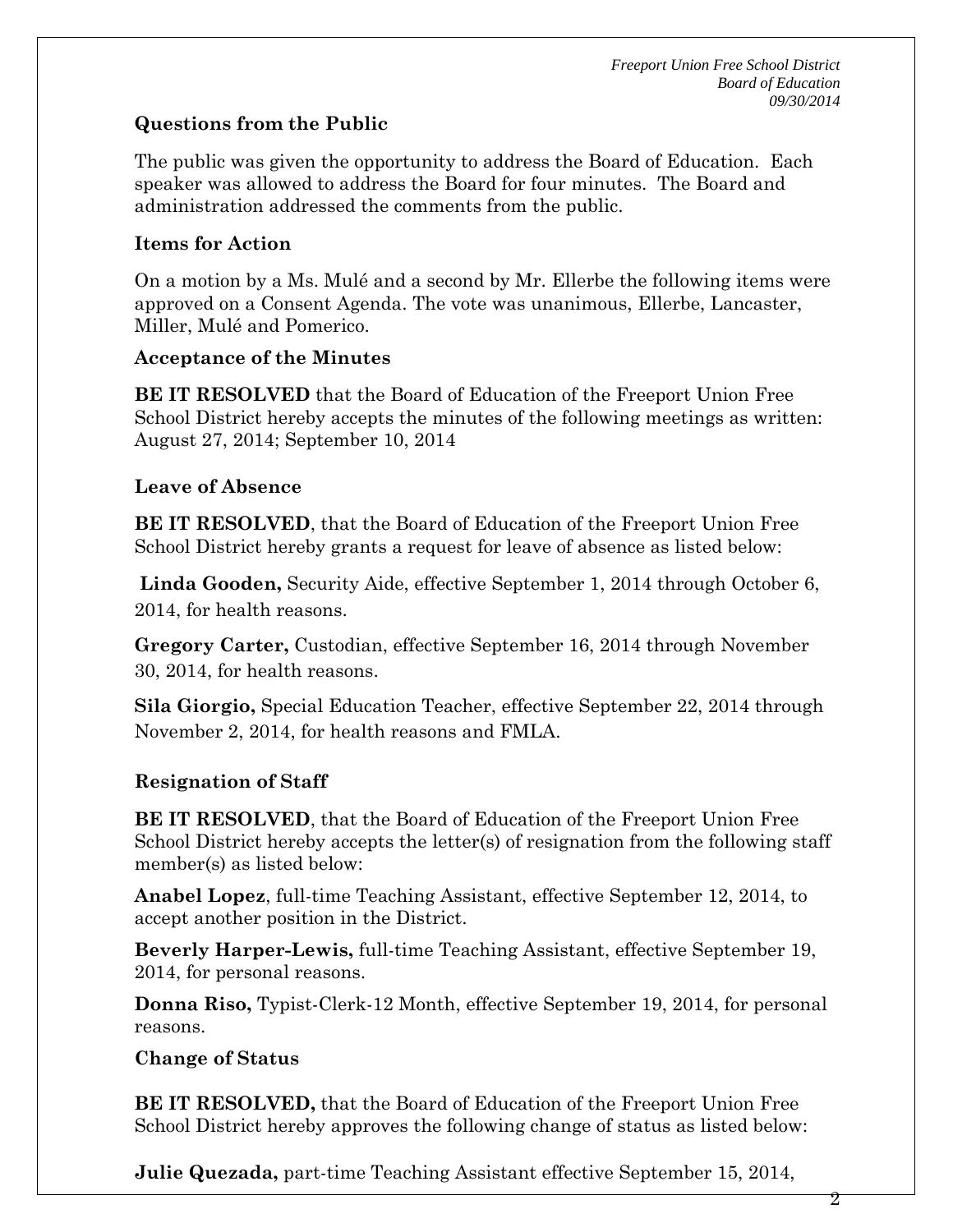change of status to full-time Teaching Assistant with anticipated tenure on September 15, 2017, annual salary \$19,870. Assignment: Giblyn.

# **Appointment of Staff - Probationary**

**BE IT RESOLVED**, that the Board of Education of the Freeport Union Free School District, upon the recommendation of the Superintendent, hereby appoints the individuals listed in the attached Appointment of Staff Report-Probationary, in accordance with the rules of the Board of Regents. These individuals shall possess appropriate certification allowing them to serve as teachers in the public schools of New York.

**Erika Ehrlich**, full-time Teaching Assistant (replacing F. Brown, retired), a probationary appointment effective September 17, 2014 with an anticipated tenure date of September 17, 2017. Compensation will be according to the FTAA Contract at \$19,713. Assignment: Archer.

**Jaime Iacono,** full-time Teaching Assistant (replacing A. Lopez, resigned), a probationary appointment effective September 17, 2014 with an anticipated tenure date of September 17, 2017. Compensation will be according to the FTAA Contract at \$16,713. Assignment: Giblyn.

**Nicole Lesniak,** English Teacher, (replacing A. Kane, retired) a probationary appointment effective September 18, 2014 with an anticipated tenure date of September 18, 2017. Compensation will be on step 1-2A of the U5D Schedule at \$63,776. Assignment: FHS.

**Matthew Wynn,** full-time Teaching Assistant (replacing E. Cassella, transferred), a probationary appointment effective September 19, 2014 with an anticipated tenure date of September 19, 2017. Compensation will be according to the FTAA Contract at \$19,713. Assignment: Atkinson.

**John Bradshaw,** full-time Teaching Assistant (replacing B. Harper-Lewis, resigned), a probationary appointment effective September 22, 2014 with an anticipated tenure date of September 22, 2017. Compensation will be according to the FTAA Contract at \$19,713. Assignment: FHS.

# **Appointment of Instructional Staff - Temporary**

**BE IT RESOLVED**, that the Board of Education of the Freeport Union Free School District, upon the recommendation of the Superintendent, hereby appoints the individuals listed in the following Appointment of Staff Report - Temporary, in accordance with the rules of the Board of Regents. These individuals shall possess appropriate certification allowing them to serve as teachers in the public schools of New York.

**Ann Seeley**, part-time Teaching Assistant, effective September 10, 2014. Compensation will be according to the FTAA Contract at \$12,550. Assignment: Bayview.

**Anabel Lopez**, Permanent Substitute, a temporary appointment effective September 15, 2014 through June 26, 2015. Compensation for this will be at the Substitute Pay Rate of \$125 per day. Assignment: Giblyn.

3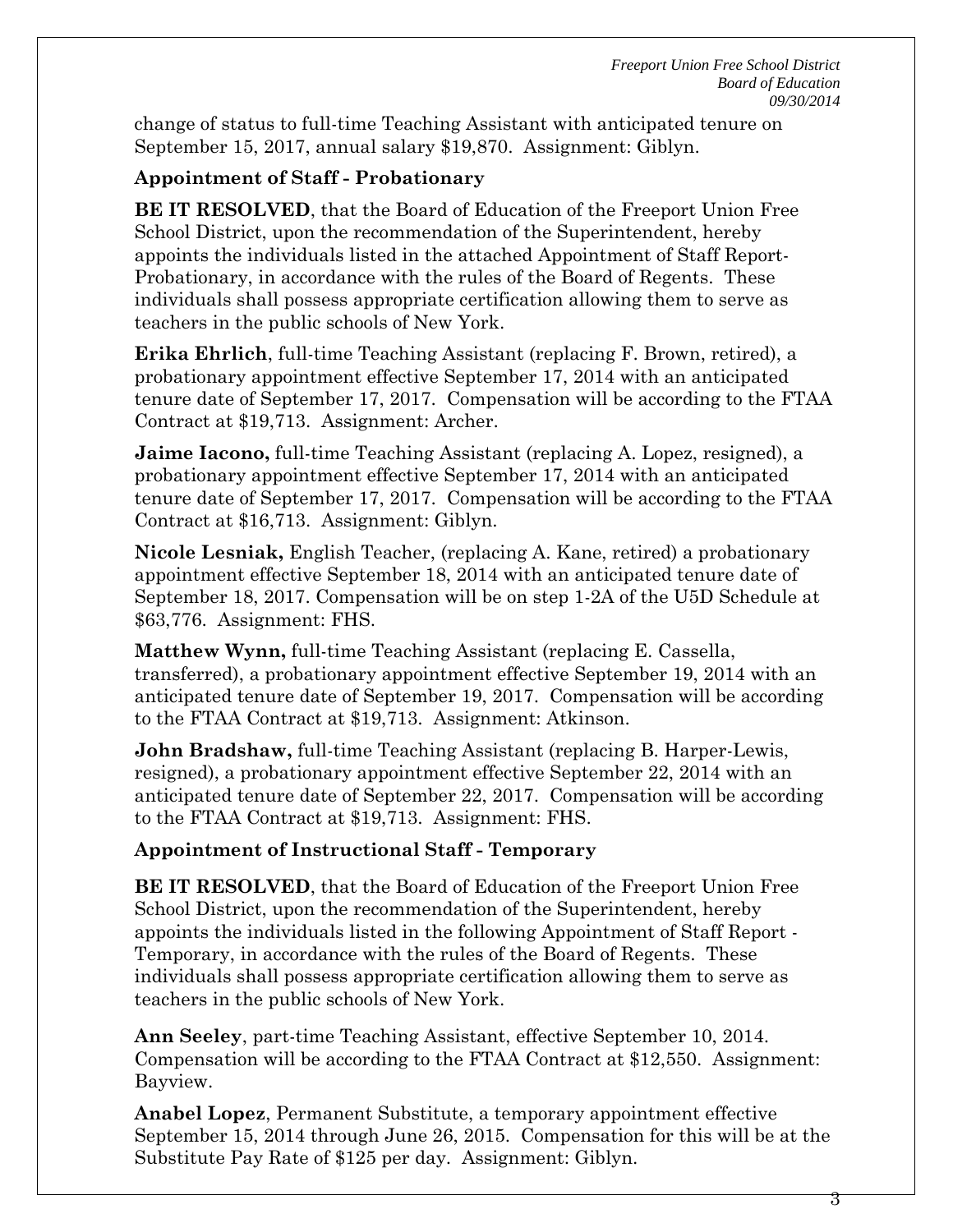**Diane Munoz**, Permanent Substitute, a temporary appointment effective September 15, 2014 through June 26, 2015. Compensation for this will be at the Substitute Pay Rate of \$125 per day. Assignment: Giblyn.

**Elizabeth Testa**, full-time Teaching Assistant, a temporary appointment effective September 30, 2014 through August 31, 2015. Compensation for this will be according to the FTAA Contract at \$19,713. Assignment: Bayview/New Visions.

**Josefina Lora,** part-time Teaching Assistant, effective September 29, 2014. Compensation will be according to the FTAA Contract at \$12,550. Assignment: New Visions.

## **Other Items for Action**

On a motion by Mr. Ellerbe and a second by Ms. Mulé the following item was approved.

# **Approval of Consultants**

**BE IT RESOLVED,** that the Board of Education of the Freeport Union Free School District hereby approves the agreements between the following consultants and the Freeport Union Free School District, as per the following list for; and

**BE IT FURTHER RESOLVED**, that the Board of Education authorizes the Superintendent (or his designee) to execute said agreements on its behalf.

| Consultant  | <b>Schools</b> | <b>Services Provided</b>         | Total    | Funding        |
|-------------|----------------|----------------------------------|----------|----------------|
|             |                |                                  | Cost     | <b>Source</b>  |
| Joanne      | District-      | Up to 33 days of CCLS math       | \$9900   | <b>STLE 3</b>  |
| Lufrano     | wide           | instructional                    |          |                |
|             |                | practice/formative assessment    |          |                |
|             |                | development.                     |          |                |
| Lauren      | District-      | Assistant PEP Director to        | \$31,050 | Carol White    |
| Talty       | wide           | carry out and accomplish tasks   |          | PEP grant      |
|             |                | needed to meet all objectives of |          |                |
|             |                | grant for the duration of the    |          |                |
|             |                | school year.                     |          |                |
| Hofstra     | <b>New</b>     | In-school sessions with two      | \$8,000  | $21st$ Century |
| University  | Visions        | museum educators exploring       |          | Community      |
| Museum      | Grade 3        | cultural artifacts, and creating |          | Learning       |
|             |                | objects for a school exhibit     |          | Centers        |
|             |                | inspired by their visit to the   |          |                |
|             |                | Hofstra University Museum.       |          |                |
| Long Island | <b>New</b>     | Teach students about cultural    | \$5,000  | $21st$ Century |
| Traditions  | Visions &      | traditions of families in        |          | Community      |
|             | Bayview        | Freeport, immersing them in      |          | Learning       |
|             | Grade 4        | maritime culture.                |          | Centers        |
|             |                |                                  |          | Grant          |

4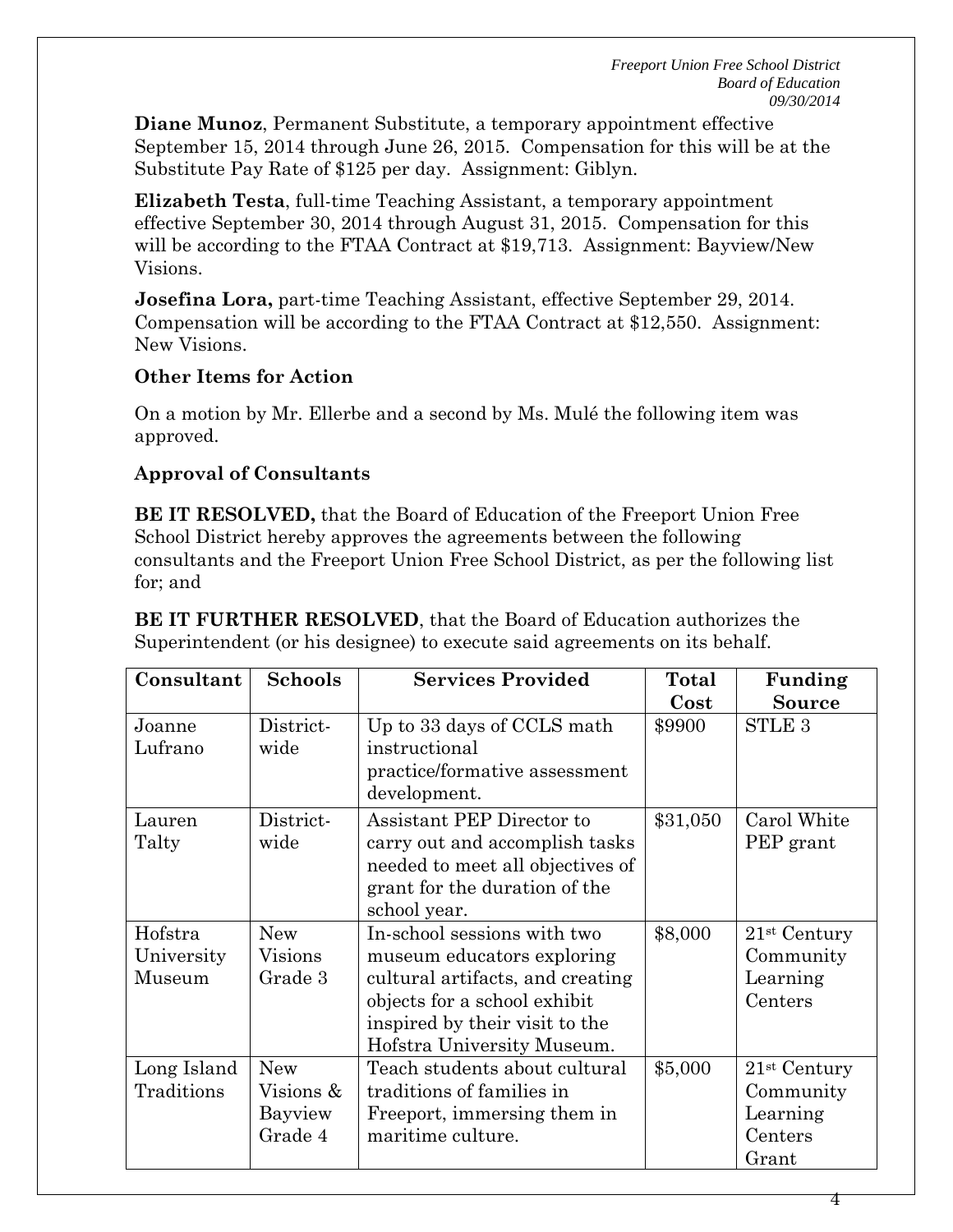The vote was unanimous, Ellerbe, Lancaster, Miller, Mulé and Pomerico.

On a motion by Mr. Miller and a second by Ms. Lancaster the following item was approved:

# **Approval of Student Travel – Nashville**

**BE IT RESOLVED,** that the Board of Education of the Freeport Union Free School District hereby authorizes Freeport High School to conduct a field trip to Nashville, TN for a certain member of the Select Chorale who has been chosen based upon perfect NYSSMA scores, outstanding character, and school citizenship.

**BE IT FURTHER RESOLVED**, that said authorization is subject to availability of chaperones and to Freeport High School's compliance with all insurance, health, safety and financial guidelines as indicated in the Administration Procedures.

The vote was unanimous, Ellerbe, Lancaster, Miller, Mulé and Pomerico.

On a motion by Ms. Lancaster and a second by Mr. Miller the following item was approved:

# **Approval of Student Travel to Rochester, NY**

**BE IT RESOLVED,** that the Board of Education of the Freeport Union Free School District hereby authorizes Freeport High School to conduct a field trip to Rochester, NY for certain members of the Select Chorale who have been chosen, based upon NYSSMA auditions, to participate in the NYSSMA All-State Conference Festival.

**BE IT FURTHER RESOLVED**, that said authorization is subject to availability of chaperones and to Freeport High School's compliance with all insurance, health, safety and financial guidelines as indicated in the Administration Procedures.

The vote was unanimous, Ellerbe, Lancaster, Miller, Mulé and Pomerico.

On a motion by Ms. Mulé and a second by Mr. Ellerbe the following item was approved:

## **Approval of Student Travel to Tour SUNY and Other Colleges and Universities.**

**BE IT RESOLVED,** that the Board of Education of the Freeport Union Free School District hereby authorizes the Freeport High School to conduct a field trip to SUNY campuses in Binghamton, NY, Buffalo, NY, Cortland, NY, and Purchase, NY. The tour will also visit Buffalo State College and the College of St. Rose in Albany, NY. The trip is planned for November 4 through November 6, 2014 for the purpose of providing an informational college tour for students.

**BE IT FURTHER RESOLVED**, that said authorization is subject to availability